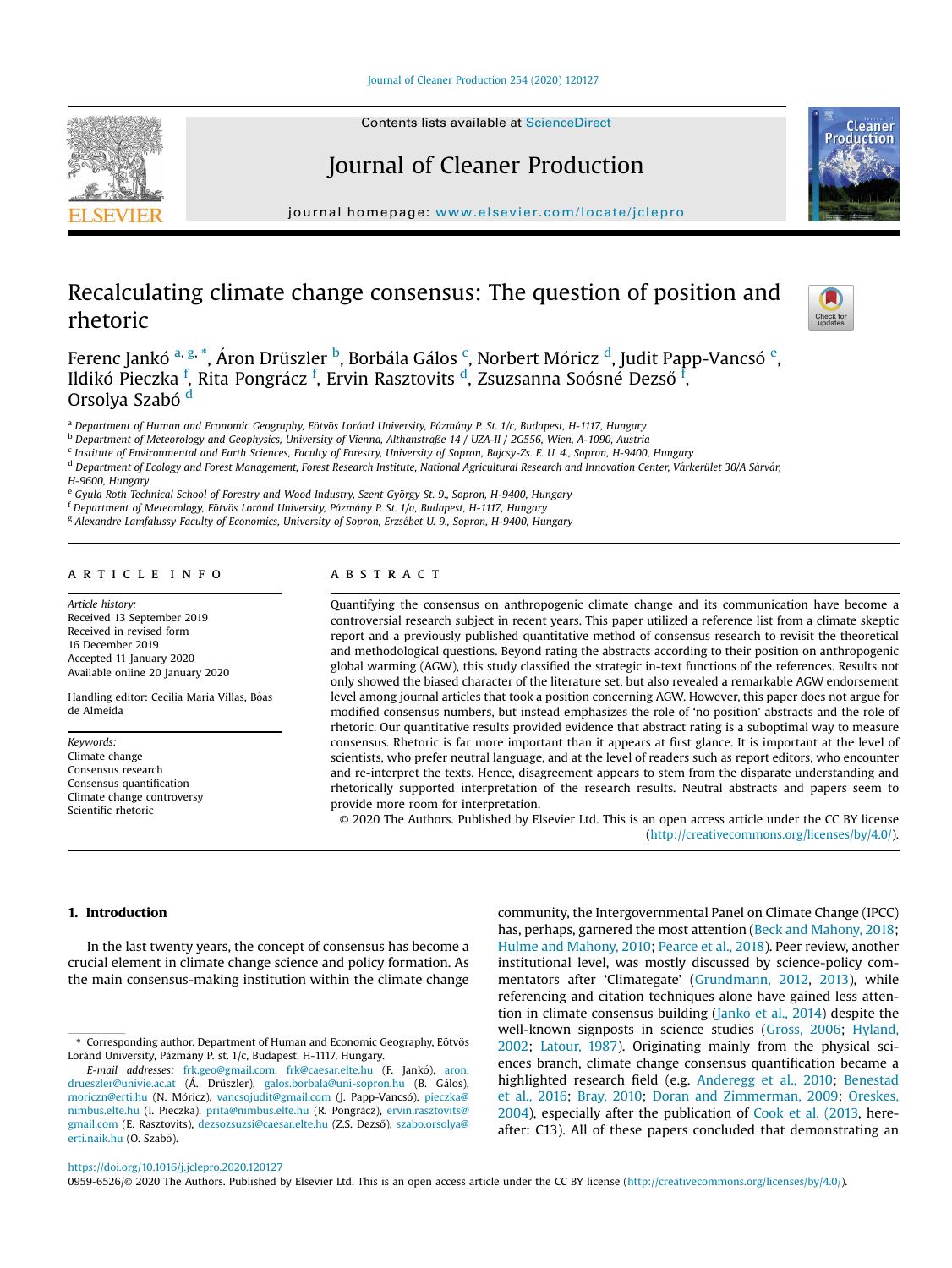overwhelming consensus could close the climate change engagement gap between experts and the misinformed public, settle the science, and end debates about climate science (see also [Carlton](#page-8-12) [et al., 2015](#page-8-12); [Cook, 2016](#page-8-13); [Cook et al., 2016\)](#page-8-14). In contrast, [Pearce](#page-9-3) [et al. \(2017\)](#page-9-3) and [Russill \(2018\)](#page-9-4) provided detailed criticism concerning the pitfalls of this kind of research as it could mislead climate change communication. Rather than generating an unrealistic post-controversial state of climate science, the aforementioned authors demonstrated that such research only contributes to further debates and has had limited success persuading the public and influencing politics.

Similar to [Pearce et al. \(2017\),](#page-9-3) the C13 paper forms the starting point of this study. C13 categorized 11,944 peer-reviewed journal abstracts according to the position authors took regarding anthropogenic global warming (AGW). Among abstracts where the authors expressed a position on AGW (33.6% of the total), C13 found that 97.1% endorsed the scientific consensus, yet the remaining 66.4% of the abstracts fell into the 'no position' category.

The first aim of this study is to use the C13 method to recalculate and revisit the consensus using the journal references and their abstracts cited in a climate skeptic report and to shed more light on its legitimation base. It is important to emphasize that our focus is on the cited literature and not on the contrarian report itself. The papers referenced here are in a particular situation; they were used to legitimize the opposing knowledge claims challenging the mainstream views on climate change. We have to recognize that IPCC has far more room to maneuver during their activities than skeptics do. Skeptics do not comprise large scientific groups and lack multi-level review processes, which means skeptic claims could usually only be legitimized by the literature. On the other hand, skeptics concurrently compromise these references. Though these papers are from roughly the same journals, they barely overlap with those cited by the [IPCC \(2013\)](#page-8-15) Physical Science Basis report (Jankó et al., 2014, [2017\)](#page-8-16), thus forming a "dubious" counterpart to the IPCC literature body.

Based upon a cursory consideration of the differences and the results of C13, it could be presumed that most of the authors cited in such a skeptic report would take a position indicating either an implicit or an explicit rejection of the AGW theory. Conversely, we assumed the answers should be sought in the 'no position' abstracts. We also assumed a greater number of those papers would be found in the reference list of the climate change skeptic report.

This hypothesis led us to the second major aim; the genealogical analysis of the 'no position' abstracts, and the meaning of these abstracts in consensus quantification and beyond. In addition to the interesting question concerning the consensus endorsement level of such a particular set of literature, we elaborate on whether this analysis reveals anything concerning the consensus research controversy specifically or about the climate change controversy in general (cf. [Bj](#page-8-17)ö[rnberg et al., 2017](#page-8-17)). In this way, our results could provide new insights into the workings of climate science and the climate skeptic branch.

## 2. Debates on quantitative consensus research. Paradigms and pure scientists

Prior to clarifying the methods and discussing the results, we highlight some controversial aspects of the quantitative consensus research, especially the debates around the C13 study, which also provide some theoretical aspects for our study regarding the question of 'no position' papers.

Investigating the debate on blogs prompted by the C13 publication, one criticism we found focused on the conceptualization of consensus itself as being too wide and simple (e.g. [Betts, 2013](#page-8-18); [Neil,](#page-9-5) [2013](#page-9-5)), but the effectiveness of consensus communication induced much more friction during the debates (e.g. [Hulme, 2014](#page-8-19); [Pile,](#page-9-6) [2013;](#page-9-6) [Nuccitelli, 2013\)](#page-9-7). While numerous articles demonstrated that enlightening the uninformed public about the overwhelming consensus among climate scientists on AGW could increase the support of climate policy ([Cook and Lewandowsky, 2016;](#page-8-20) [Ding](#page-8-21) [et al., 2011;](#page-8-21) [Lewandowsky et al., 2013;](#page-9-8) [McCright et al., 2013](#page-9-9); [van](#page-9-10) [der Linden et al., 2014](#page-9-10), [2015](#page-9-11)), the consensus message itself entered into a marketing campaign led by some of the authors cited under the umbrella of The Consensus Project ([Kahan, 2015\)](#page-8-22). Conversely, others questioned the validity and the workings of these results. They argued that such minimalist claims on humaninduced climate change misunderstood the role of scientific knowledge in policy and policymaking, prompting the need for more sophisticated knowledge transfer methods and the use of science in society [\(Kahan, 2015](#page-8-22), [Pearce et al., 2017](#page-9-3) see also [Collingridge and Reeve, 1986](#page-8-23); [Kahan et al., 2011,](#page-8-24) [2012](#page-8-25)).

In addition, the blog debates circled around the reliability and understanding of the results (e.g. [Hobbs, 2015](#page-8-26); [Maessen, 2013](#page-9-12)), but rarely discussed the question of abstracts with no position on AGW. Originally, C13 tried to eliminate this problem by organizing a selfrating test with the authors, driving the 'no position' papers down to 35.5%; however, this rating was based on the entire content of the papers, not on the abstracts alone ( $N = 2142$ ), which is an important point to note here. Furthermore, drawing on [Oreskes](#page-9-13) [\(2007\)](#page-9-13), the argumentation C13 put forward regarding 'no position' papers and climate science consensus clearly echoes the Kuhnian imagination of an emerging paradigm ([Kuhn, 1970\)](#page-9-14), revealing that many scientists imagine consensus formation in this sense: 'no position' authors, these scientists argue, should support the consensus. Nevertheless, the question of neutral abstracts was not addressed afterward. The results, especially the simple message of the 97% consensus rate, gained wide publicity, but failed to mention or chose to ignore these neutral abstracts (e.g. [Cook, 2016](#page-8-13); [Cook et al., 2016](#page-8-14); [Nuccitelli, 2013](#page-9-7)). It is clear that excluding 'no position' papers from the interpretations and from the communication campaign was intentional; otherwise, the problem of underestimating the consensus could not be overcome (see the forum posts of [Curtis et al., 2012](#page-8-27)).

Nonetheless, [Powell \(2015\)](#page-9-15) employed similar Kuhnian logic when criticizing C13 for ruling out the 'no position' papers from original consensus calculations. Additionally, Powell assumed these papers fully endorse the consensus. Replying to [Powell \(2015\),](#page-9-15) [Skuce et al. \(2017\)](#page-9-16) noted a higher level of disagreement had to exist due to the authors with numerous papers in the dataset that fell into either the 'no position' or the 'rejecting' categories. Furthermore, Skuce et al. pointed out that papers containing 'no position' abstracts can go on to reject the consensus in the main body of their texts. In his commentary, [Tol \(2016\)](#page-9-17) demonstrated further analysis about the different results of consensus papers excluding or including the neutral abstracts or answers; however, he did not analyze the potential reasons behind the question.

Science and technology studies offer two explanations; both warrant consideration. The first could be derived using the Kuhnian explanation for the workings of science ([Kuhn, 1970\)](#page-9-14), which is still popular among science practitioners and commentators, though the paradigms idea is controversial ([Devlin and Bokulich, 2015\)](#page-8-28) and slightly outdated [\(Collins and Evans, 2002](#page-8-29); [Golinski, 2005\)](#page-8-30) in science historian and sociologist circles. Otherwise, Imre Lakatos's idea on research programs or Bruno Latour's black box concept ([Latour, 1987](#page-9-1)) could also be used to explain consensus formation ([Shwed and Bearman, 2010;](#page-9-18) [Marx et al., 2017](#page-9-19)). Indeed, from this perspective, mainstream climate change research seems to be a normal science because pro-consensus scientists concentrate on minor problems and share an inherent puzzle-solving approach. In addition, the reliability of the paradigm and human impact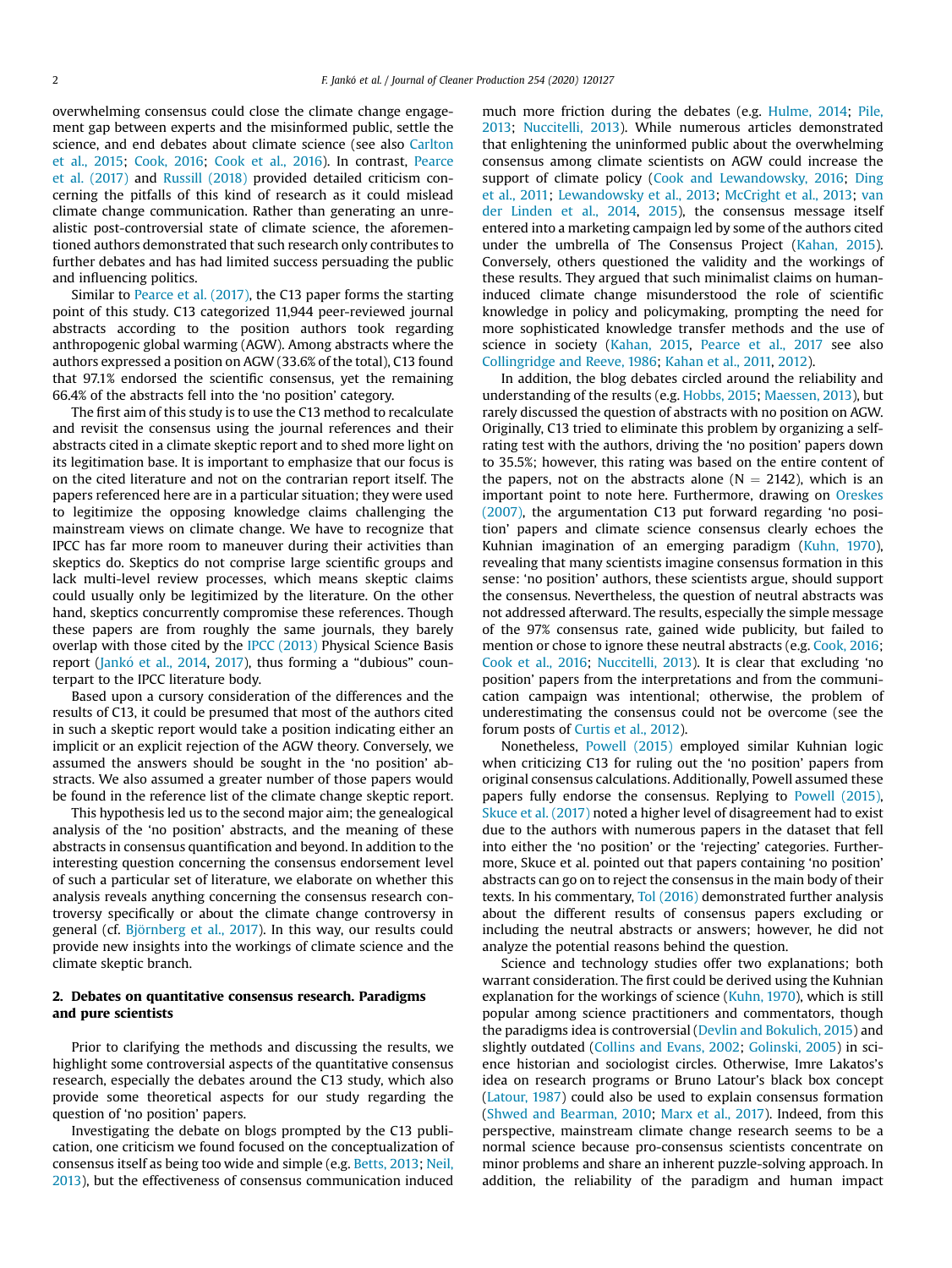regarding climate change is rarely questioned, and there is no need to take a position in terms of AGW ([Powell, 2015\)](#page-9-15). As [Hyland \(2006\)](#page-8-31) shows, this is more specific to the science disciplines than it is in the humanities or social sciences. In fact, climate science is far more controversial and complex, as the concept of post-normal science and its application on climate science demonstrates ([Hulme, 2009,](#page-8-32) [2014;](#page-8-19) [Goeminne, 2011](#page-8-33)).

This point leads us to apply [Pielke \(2007\)](#page-9-20) pure scientist idea to provide the second theoretical explanation concerning the existence of 'no position' abstracts. Pure scientists concentrate maximally on their specified research question(s), method, and data; in addition, they summarize their results without advancing any kind of wider conclusion in relation to AGW. Whether pure scientists do this deliberately or not, is up for debate; however, they tend not to make any statement about human-induced climate change or greenhouse gases, nor do they elaborate about what their results may mean in relation to the big theory. This task is left for the reader. Pure scientists supply only the results (facts, data etc.) and do not venture into the territory of issue advocacy or decisionmaking. Nor do they use their findings to advocate any kind of issue or policy. Simply put, they remain rhetorically neutral.

Indeed, this approach is common among scientists. As [Fahnestock \(1986\)](#page-8-34) demonstrated, the language pure scientists employ is primarily forensic rhetoric aimed at establishing a framework of careful wording through which results and certainties are validated.

#### 3. Material and methods

We evaluated the references from Climate Change Reconsidered  $II.$  – published by the Heartland Institute, an influential American conservative think tank ([Boussalis and Coan, 2016;](#page-8-35) [Cann, 2015\)](#page-8-36) under the umbrella of the Nongovernmental International Panel on Climate Change (NIPCC) ([Idso et al., 2013](#page-8-37)). Despite the criticisms raised against the methodological practice of C13 (e.g. [Tol, 2014,](#page-9-21) [2016;](#page-9-17) [Powell, 2015](#page-9-15) see also [Cook et al., 2014a,](#page-8-38) [2014b](#page-8-39); [Skuce et al.,](#page-9-16) [2017](#page-9-16)), we decided to follow their methodology ([Table 2](#page-3-0) of C13) to keep the possibility of data-comparison open to C13 and related research. C13 originally used seven categories: explicit endorsements of as well as rejection of AGW were divided into quantified and non-quantified groups; implicit endorsement or rejection; and 'no position' abstracts not addressing or mentioning climate change causes.

We employed the same approach used in C13 when we cleared the database for this study. We removed all the items published before 1991 ( $N = 228$ ) and all papers not published in scientific journals ( $N = 351$ ). We made corrections only within the framework of the original method; contrary to C13, we introduced an uncertainty category immediately from the start, and added a further category within the 'no position' category. While analyzing the supplementary material of C13 and checking 'no position' abstracts, we noticed abstracts containing specific rhetoric referring to expected climate change, climate projections, or simply global warming (a phrase implying the anthropogenic causes). Hence, we created a 'no positon with axiomatic reference to AGW' category to solve the assumed monotony of 'no position' papers (see related methodological questions at [Curtis et al., 2012\)](#page-8-27). For the purposes of this study, we consolidated the ratings into the same three groups employed in C13: implicit and explicit endorsements together, implicit and explicit rejections, and 'no position' abstracts.

Every coauthor of this study took part in the abstract rating; each received the same number of articles, which were rated by only one colleague. Before the actual work began, we conducted two test stages to adjust and harmonize each other's work and make the method clear to all coauthors. A flow-chart was prepared ([Fig. 1\)](#page-3-1) to demonstrate the rating process and to reduce rating uncertainty, and the corresponding author served as a forum for discussing the problematic abstracts during the work.

We also developed a second database focusing on the papers behind these abstracts. This second database was constructed by evaluating how references were used in the report and what the strategic functions of the in-text citations were. Our two databases were then merged; hence, taking a given paper, we were able to compare abstract ratings and in-text functions. As [Latour \(1987,](#page-9-1) 29) noted, "The fate of what we say and make is in later users' hands." This could be applied to the citation mechanism in the scientific literature, and "the construction of facts and machines is a collective process."

The in-text citations of the journal references could fall into the following categories: supporting the IPCC knowledge claims about climate change; not supporting or creating uncertainty around the knowledge claims; or simply neutral, referring to a method or secondary information. Each reference that was used in different contexts was classified into a dominant category according to the following: 'not supporting' (the strongest function), 'supporting', 'uncertainty', 'neutral' (the weakest) (examples can be found in Jankó et al., 2014).

After papers without abstracts ( $N = 86$ ) or in-text citations  $(N = 37)$  were excluded from the databases, the two databases were matched together. A total of 3136 papers with abstract ratings and a total of 4968 in-text citations were analyzed in order to compare the endorsement ratios, the in-text functions as well as the time series with the C13 results.

#### 4. Results and discussion

[Table 1](#page-2-0) displays the basic results of this study compared to the C13 numbers, which are added in parentheses. Considering this study's specific reference list, it seems logical that the percentage of abstracts endorsing AGW is lower, while those rejecting AGW is higher. Nonetheless, the larger ratio of 'no position' abstracts is also remarkable when compared to C13, as was hypothesized earlier. It must be noted that 15.4% of the 'no position' abstracts fell into the category 'no position with axiomatic reference to AGW'. Though seemingly logical, transferring these papers to the implicit endorsement category would have pushed the 'no position' ratio down to 67.5%. This action would have opposed the C13 method.

The comparison of these results to [Oreskes \(2004\)](#page-9-2) is limited

<span id="page-2-0"></span>Table 1 Distribution of consolidated abstract ratings (C13 data added in parentheses).

|                  | No. of all abstracts | % of all abstracts | % among abstracts with AGW position |
|------------------|----------------------|--------------------|-------------------------------------|
| Endorse AGW      | 473                  | 15.1(32.6)         | 74.7 (97.1)                         |
| No AGW position  | 2502                 | 79.8 (66.4)        | -                                   |
| Reject AGW       | 132                  | 4.2(0.7)           | 20.9(1.9)                           |
| Uncertain on AGW | 28                   | 0.9(0.3)           | 4.4(1.0)                            |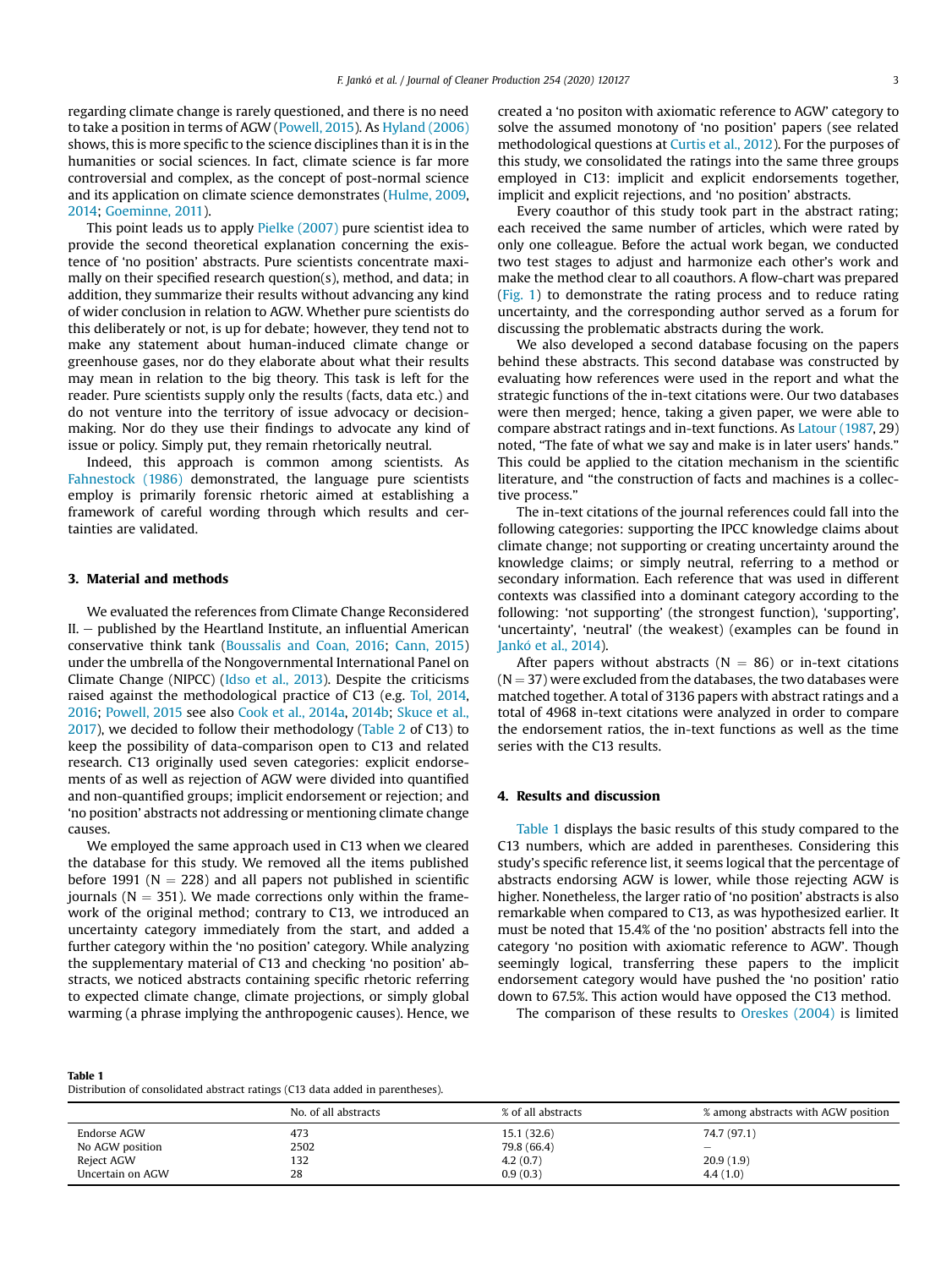Distribution of in-text functions of references (rows) according to the consolidated abstract categories (columns), %.

| bistribution of in text runctions of references (rows) according to the consonauted abstract categories (columns), % |                                      |                                    |                           |                                               |                                   |                            |                                    |                           |                                          |                                        |
|----------------------------------------------------------------------------------------------------------------------|--------------------------------------|------------------------------------|---------------------------|-----------------------------------------------|-----------------------------------|----------------------------|------------------------------------|---------------------------|------------------------------------------|----------------------------------------|
|                                                                                                                      | Endorse<br><b>AGW</b><br>$(N = 473)$ | No AGW<br>position<br>$(N = 2502)$ | Reject AGW<br>$(N = 132)$ | Uncertain on With<br><b>AGW</b><br>$(N = 28)$ | position<br>on AGW<br>$(N = 605)$ | Endorse AGW<br>$(N = 400)$ | No AGW<br>position<br>$(N = 2019)$ | Reject AGW<br>$(N = 120)$ | Uncertain on<br><b>AGW</b><br>$(N = 26)$ | With position<br>on AGW<br>$(N = 520)$ |
|                                                                                                                      | With neutral papers                  |                                    |                           |                                               |                                   | Without neutral papers     |                                    |                           |                                          |                                        |
| Not<br>supporting                                                                                                    | 54.1                                 | 65.7                               | 83.3                      | 57.1                                          | 60.5                              | 64.0                       | 81.5                               | 91.7                      | 61.5                                     | 70.4                                   |
| Supporting                                                                                                           | 14.8                                 | 4.2                                | 3.0                       | 7.1                                           | 12.2                              | 17.5                       | 5.2                                | 3.3                       | 7.7                                      | 14.2                                   |
| Uncertainty                                                                                                          | 15.6                                 | 10.8                               | 4.5                       | 28.6                                          | 13.2                              | 18.5                       | 13.3                               | 5.0                       | 30.8                                     | 15.4                                   |
| Neutral                                                                                                              | 15.4                                 | 19.3                               | 9.1                       | 7.1                                           | 14.0                              | $\qquad \qquad -$          | $\overline{\phantom{a}}$           | -                         | -                                        | $\overline{\phantom{a}}$               |

<span id="page-3-1"></span>

Fig. 1. Methodological flow-chart.

because the first three basic categories in this milestone study ('explicit endorsement', 'evaluation of impacts', 'mitigation proposals') were simply labelled as 'explicit or implicit endorsement' reaching 75% among all the abstracts, while 'methods' and 'paleoclimate analysis' were interpreted as 'no position' abstracts comprising only 25% of the papers. Beyond the problem of these ratings, the discrepancies could be explained by the method with which [Oreskes \(2004\)](#page-9-2) and C13 created their databases, using the ISI Web of Science and the keywords 'climate change' (Oreskes) as well as 'global climate change' and 'global warming' (C13). In turn, many 'no position' papers written by pure scientists contained in this study's database do not feature these phrases at all, either in titles, or in abstracts or keywords (cf. [Tol, 2014\)](#page-9-21).

The functional investigation data of the in-text citations were no surprise ([Table 2](#page-3-0)). In their dominant in-text citations, papers with any kind of abstract ratings mostly served the function of not supporting the IPCC picture of climate change. Adding the function of uncertainty to these numbers, it becomes apparent that papers

<span id="page-3-0"></span>Table 2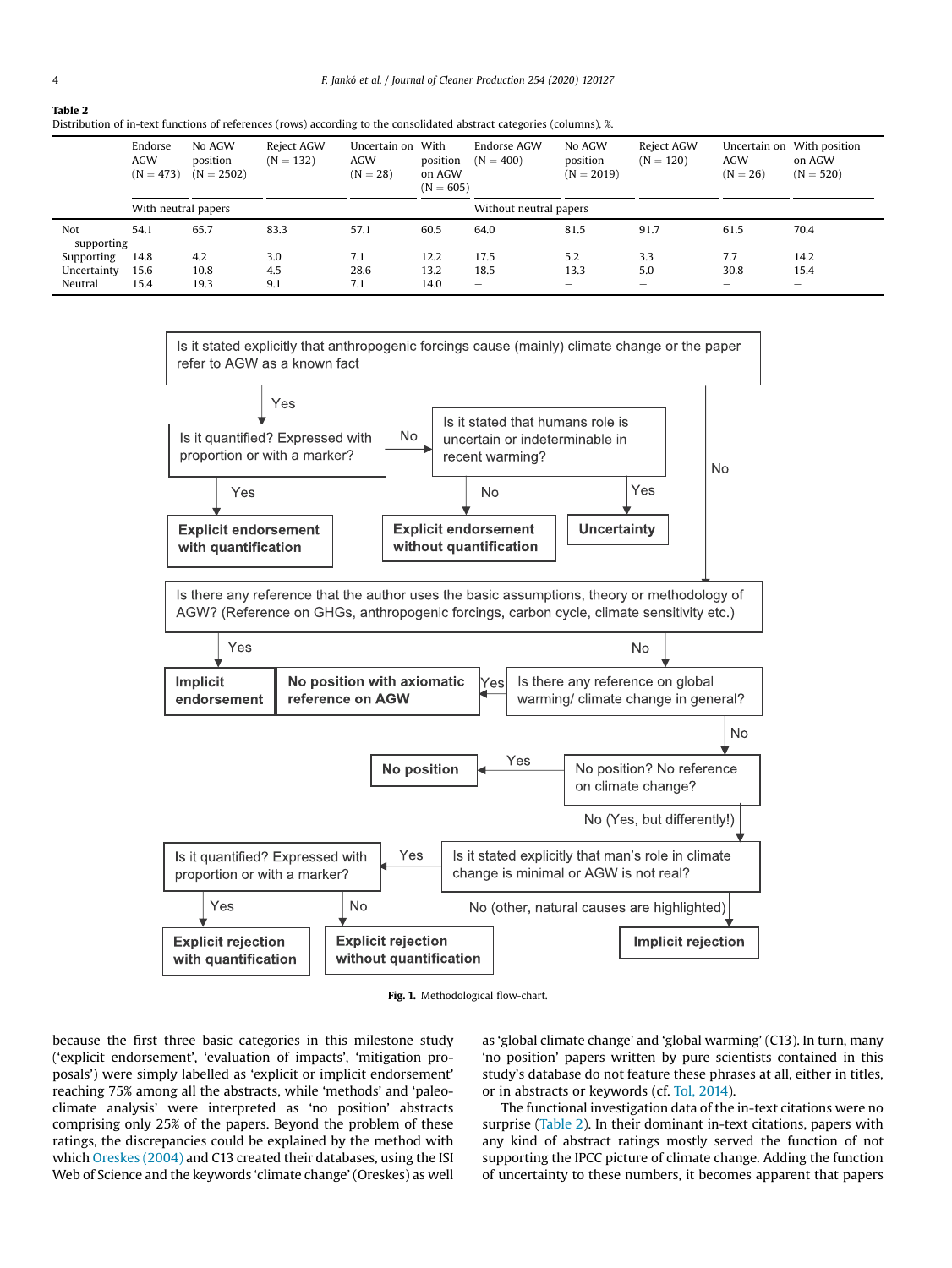rejecting the consensus were used against the IPCC the most (87.8%), while endorsing papers were used the least (69.7%). Consequently, papers with positions on AGW reach 73.7% on average. Additionally, 'no position' abstracts are in the middle with 76.5%; that means three-fourths of the papers in this rating category were used to support the climate skeptics' arguments. Though they are few in number, it is noteworthy that abstracts labelled with uncertainty ratings serve the most uncertainty function by in-text citations. Disregarding the papers used only for neutral purposes, more robust numbers emerge on the right-hand side of [Table](#page-3-0) 2, which shows a clearer picture. [Appendix](#page-6-0) 1 shows five examples where the abstracts were rated into different categories. All of these papers were used to oppose a given IPCC claim; consequently, we classified these as "not supporting".

These results may reveal that even papers in endorsing categories can be used to legitimize opposing arguments, especially when the inherent freedom of interpretation and rhetoric are taken into consideration. This topic could be further investigated beyond the framework of this study. On the other hand, the results may also indicate that research findings not fitting into the consensus or not reflecting the evidence provided by the majority in a given climate science domain still could or ought to be presented using the AGW rhetoric. On a related point, out of 90 papers with explicitly endorsing abstracts and not supporting in-text citations, we discovered only 9 endorsing AGW based on their results, while the other studies provided only rhetorical references to AGW thorough terms like 'human-induced climate change".

The entire completed data query revealed that the abstract ratings were primarily about rhetoric. As [Appendix](#page-6-0) 1 illustrates, hedging and qualifying claims, retaining wordings adhering the observed results, and various formulas embedded in dry, technical jargon were all utilized in reference to AGW [\(Fahnestock,](#page-8-34) 1986; Hyland and [Salager-Meyer,](#page-8-40) 2008). In the case of endorsing AGW, the clearest examples are ones in which authors draw conclusions from results indicating humans cause climate change; however, the rhetorical formula implying the consensual situation when an author only "refers to anthropogenic global warming/climate change as a known fact" (C13, [Table](#page-3-0) 2), fell into the same category. The difference between this 'explicit endorsement' and the modified 'no position' category, where an author writes about global warming, for example, is also slight. This viewpoint simplifies the science process as well, suggesting science should concentrate only on the reliability of the AGW "paradigm".

It should be emphasized that the method has a narrow-focused approach. In this sense, abstracts referring to complex or controversial but detailed questions, like uncertainties with global circulation models, positive and negative feedbacks, sea temperatures in past periods, or trends in given proxy records, were all beyond the minimalist question on AGW and fell into the 'no position' category. A statement concerning AGW is merely the surface. Many more climate change statements exist below this, as demonstrated in the IPCC reports; from these, a larger and clearer "big picture" about present climate conditions and future of the Earth's climate emerges. It is likely that the abstract conclusions are connected mostly to these statements.

In the case of the 'no position' papers we have similarly two possible, diametrically opposed interpretations. First, in these papers, pro-consensus scientists fill in the gaps in the core area of a given climate change domain or in related subdomains, and their results are misinterpreted in the skeptic report using the technique of 'cherry picking' ([Farmer](#page-8-41) and Cook, 2013). Second, conversely, there are pure scientists whose occasionally exceptional or unusual results are left up to the reader to consider and interpret. The balance between these two approaches depends on the correctness of the in-text citations in the skeptic report. Nonetheless, we lack the data with which to balance these two polarized perspectives.

Returning to the C13 data comparison, [Figs.](#page-4-0) 2 and 3 show the time series of abstracts in the three main categories. The former shows roughly the same trends as [Fig.](#page-3-1) 1. (a) of C13, but with a breaking dynamic and a slight, but significant, decreasing trend of 'no position' abstracts starting from the mid-2000s. No significant change among the curves occurred in the latter, i.e. [Fig.](#page-4-1) 3, while [Fig.1](#page-3-1) (b) of C13 showed this stagnant trend only from the beginning of the 2000s. The increasing number of neutral abstracts between 1995 and 2000 could indicate the evolution of the Kuhnian paradigmatic situation. During this period, authors were not required to accentuate their position on AGW. However, the ratio between the different ratings has barely changed ([Fig.](#page-4-1) 3). Hence, this conclusion could be drawn more readily from the original C13 figures.

Similar trends are visible in [Figs.](#page-5-0) 4 and 5 with the time series of the in-text functions. In the former, 'not supporting' papers trend similarly to the 'no position' abstracts; it is no coincidence that 81.2% of papers with not supporting in-text citation have a 'no position' rating. [Fig.](#page-5-1) 5 indicates interesting changes in the reference list of the report. Papers containing a not supporting function plateaued in the 2000s, and only the significantly increasing trend of uncertainty papers provides improvement. Accordingly, the newest findings do not bear the brunt of support for the skeptic knowledge claims. For comparison, two-thirds of the references cited by the IPCC Fifth Assessment Report by Working Group I. were published after 2007; conversely, this ratio was only one-half in the case of

<span id="page-4-0"></span>

Fig. 2. Total numbers of abstracts classified into three main categories (uncertain abstracts are within 'no position' abstracts. \*2013 is not a full year of reference.

<span id="page-4-1"></span>

Fig. 3. Percentage of abstracts classified into three main categories (Uncertain abstracts are within 'no position' abstracts. \*2013 is not a full year of reference.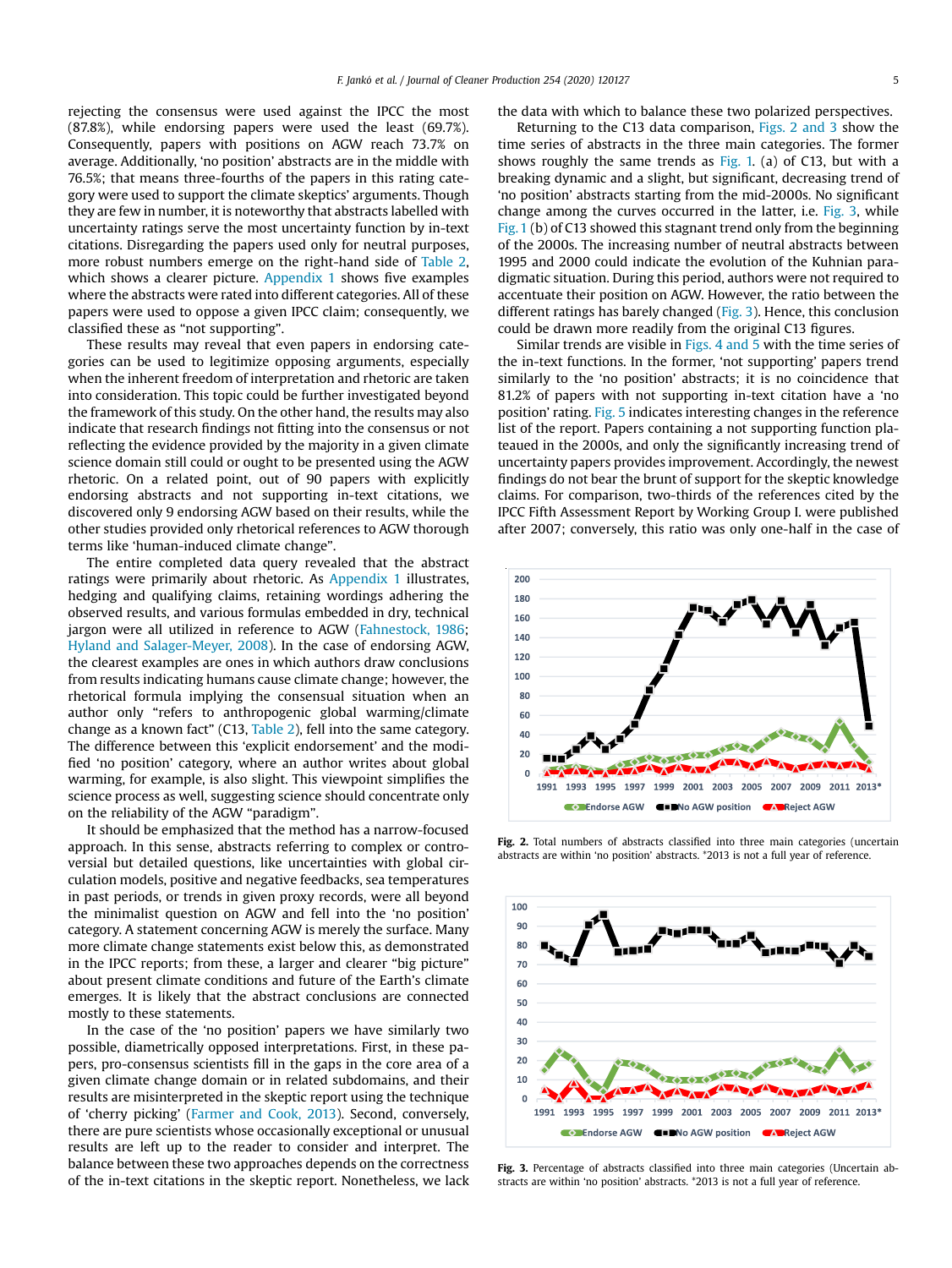<span id="page-5-0"></span>

<span id="page-5-1"></span>Fig. 4. Total number of abstracts classified into four categories of in-text functions. \*2013 is not a full year of reference.



Fig. 5. Percentage of abstracts classified into four categories of in-text functions. \*2013 is not a full year of reference.

the NIPCC-report ([Jank](#page-8-16)ó [et al., 2017](#page-8-16)). The share of supporting papers is moderately, but significantly, decreasing, while the decreasing trend of neutral papers are much more visible. Older papers with research history serve some rhetorical functions, but have little to do with the controversy.

Our data indicates that the 'no position' papers, not the 'reject' papers that provide the sources for the opposing knowledge claims of the climate skeptic movement. However, the breaking dynamic in the curves of these 'no position' papers raises some questions about future NIPCC reports; due to depleting resources (i.e. journal articles), the rejuvenation of these reports is certainly not guaranteed.

The uncertainty of the research contained in this study should be emphasized utilizing the same points mentioned in C13, e.g. the ambiguous language of the abstracts, the rating of abstracts underestimating the ratio of papers with a position on AGW, and the subjectivity or varied backgrounds of the raters. This study sought to minimize these inherent uncertainties through tests; these tests demonstrated that some deviation among the ratings was possible. However, the similarities of the data and trends contained in this study to the data and trends contained in C13 or [Jank](#page-8-16)ó [et al. \(2017\)](#page-8-16) provides a solid basis for the study conclusions.

### 5. Conclusion

This study aimed to revisit the consensus controversy using a

quantitative approach and a literature set from a climate skeptic report. Superficially, the results of this study could easily be misinterpreted because they are very similar to C13, although our data demonstrated the analyzed literature set is clearly biased compared to C13 with relatively more abstracts rejecting the AGW. On the other hand, in the manner of the "Consensus Project", we could still proclaim that "75% of climate change papers cited in a climate change skeptic report, and stating a position on human-caused global warming agree that global warming is happening and we are the cause", so there is a 75% consensus rate in the climate skeptic report. However, this would be both astounding and ridiculous at the same time. Beyond the endorsement levels, we have shown that 'no position' abstracts/papers and their strategic in-text use provide the major source of climate skeptic knowledge claims; thus, we need 'no position' papers to grasp the whole picture regarding the climate skeptic report.

Based on these results, the following conclusions emerge. In terms of the consensus research controversy, our paper produced empirical evidence that abstract rating is a suboptimal way to measure consensus. The associated stats can be misleading or can cast doubt on the method rationale; thus, they relate more to the rhetorical state of the literature body in question than to anything else. Scientist surveys or careful literature investigations are other options for consensus calculations. The former could also be problematic [\(Anderegg et al., 2010;](#page-8-7) [Verheggen et al., 2014\)](#page-9-22), but the latter brings us right back to the starting point [\(Shwed and](#page-9-18) [Bearman, 2010\)](#page-9-18). Reviewer communities or advisory institutions like the IPCC can also assume a role in consensus formation. However, science representatives or advisory bodies addressing other controversial global issues such as genetically modified organisms [\(Carolan, 2008\)](#page-8-42), anti-microbial resistance [\(Pearce et al.,](#page-9-0)  $2018$ ), or microplastic pollution (Völker et al., 2019) are also limited when it comes to influencing policy decisions. Past a certain point, it appears science can do little to aid political consensus formation.

This leads us to our second conclusion. The role of scientific rhetoric is far more important than appears at first glance. The dominant neutral rhetoric reveals that many researchers do not refer to the AGW paradigm in their abstracts. Nonetheless, scientists likely have different motives for doing so, but for most, this non-referral in abstracts is usually not a primary aim. At the reader level, peers and report editors encounter and re-interpret the texts by forming conclusions based on results presented in articles. Consequently, the source of disagreement is the disparate understanding and rhetorically supported interpretation of the research results. Compared to rhetorically explicit abstracts, it is possible that 'no position' abstracts (and the related articles) left more room for rhetorical maneuvering. The interpretation histories of papers and abstracts reveal much concerning the workings of science and the climate skeptic community. This topic would benefit from further research studies in the future.

#### Credit author statement

Ferenc Jankó: Conceptualization, Methodology, Validation, Formal analysis, Investigation, Data curation, Writing - original draft, Writing - review & editing, Supervision, Aron Drüszler: Methodology, Investigation, Writing - review & editing. Borbala Gálos: Methodology, Investigation, Writing - review  $\&$  editing. Norbert Móricz: Methodology, Investigation, Writing - review & editing. Judit Papp-Vancsó: Methodology, Investigation, Writing review & editing. Ildikó Pieczka: Methodology, Investigation, Writing - review & editing. Rita Pongrácz: Methodology, Investigation, Writing - review & editing. Ervin Rasztovits: Methodology, Investigation, Writing - review & editing. Zsuzsanna Soósné Dezső: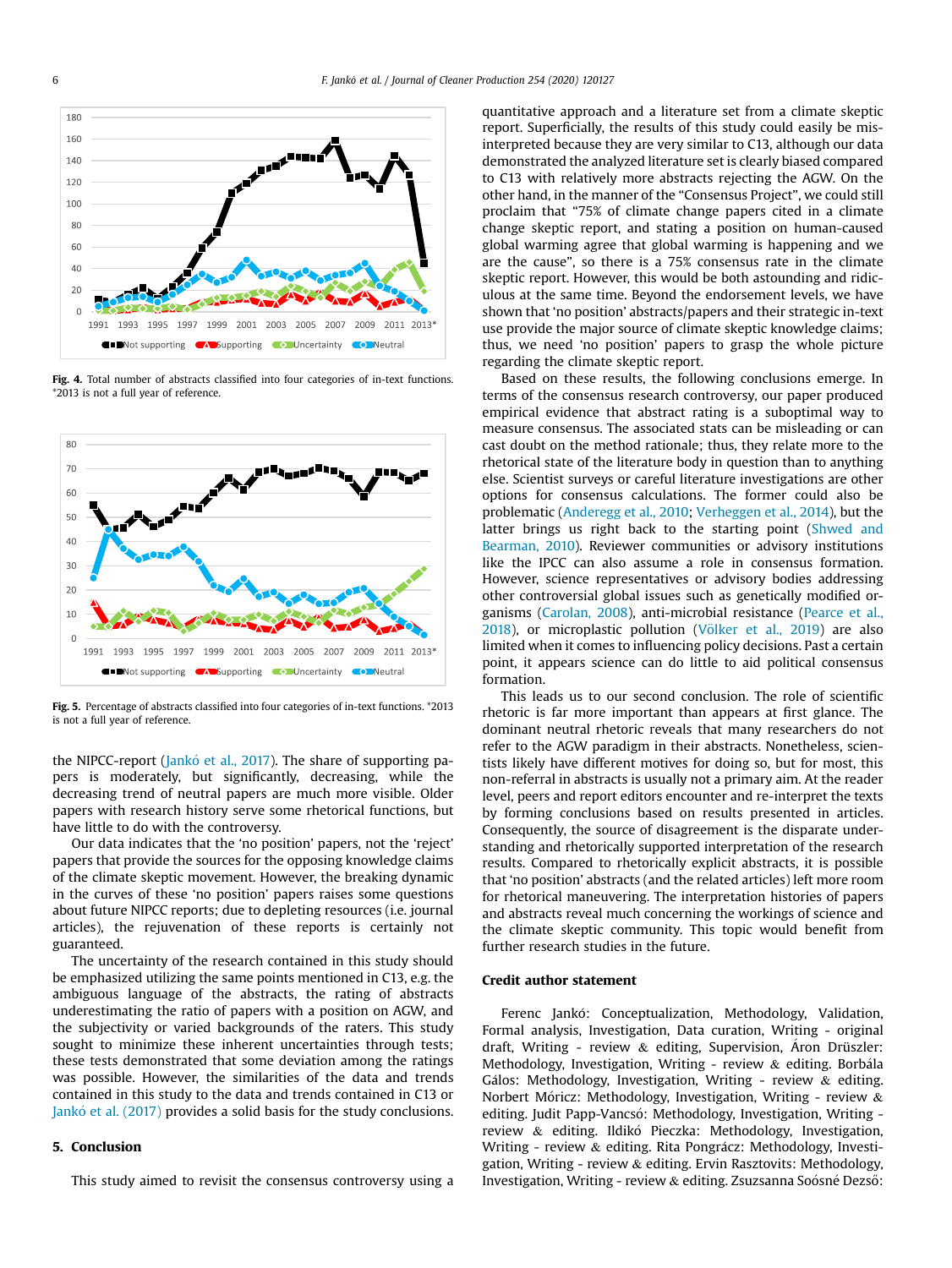Methodology, Investigation, Writing - review & editing. Orsolya Szabó: Methodology, Investigation, Writing - review  $\&$  editing.

#### Declaration of competing interest

The authors declare that they have no known competing financial interests or personal relationships that could have appeared to influence the work reported in this paper.

## Acknowledgements

We are very thankful for the valuable suggestions and comments from all the reviewers of this paper. This work was supported by the project "EFOP-3.6.1-16-2016-00018  $-$  Improving the role of research  $+$  development  $+$  innovation in the higher education through institutional developments assisting intelligent specialization in Sopron and Szombathely" (Jankó) and Hungarian Scientific Research Fund under grant K-129162 (Pieczka, Pongrácz, Soósné Dezső) and János Bolyai Research Scholarship of the Hungarian Academy of Sciences (Soósné Dezső). The founding sources had no involvement in the conduct of the research and preparation of the article.

# <span id="page-6-0"></span>Appendix. Papers with different abstract ratings and the context of their citation not supporting the IPCC's position.

| Bibliographic data                                                                                                                                                                                                                                            | Abstract quotation                                                                                                                                                                                                                                                                                                                                                                                                                                                                                                                                                                                                                                                                                                                                                                                                                                                                                                                                                                                                                                                                                                                                                                                                                                                                                                  | Category of<br>endorsement                  | In-text citation as not supporting the IPCC<br>claims                                                                                                                                                                                                                                                                                                                                                                                                                                                                                                                                                                                                                                                                                                                                                                                                                                                                                                                                                                                                                                                                                                                                                                                                                                                                        |
|---------------------------------------------------------------------------------------------------------------------------------------------------------------------------------------------------------------------------------------------------------------|---------------------------------------------------------------------------------------------------------------------------------------------------------------------------------------------------------------------------------------------------------------------------------------------------------------------------------------------------------------------------------------------------------------------------------------------------------------------------------------------------------------------------------------------------------------------------------------------------------------------------------------------------------------------------------------------------------------------------------------------------------------------------------------------------------------------------------------------------------------------------------------------------------------------------------------------------------------------------------------------------------------------------------------------------------------------------------------------------------------------------------------------------------------------------------------------------------------------------------------------------------------------------------------------------------------------|---------------------------------------------|------------------------------------------------------------------------------------------------------------------------------------------------------------------------------------------------------------------------------------------------------------------------------------------------------------------------------------------------------------------------------------------------------------------------------------------------------------------------------------------------------------------------------------------------------------------------------------------------------------------------------------------------------------------------------------------------------------------------------------------------------------------------------------------------------------------------------------------------------------------------------------------------------------------------------------------------------------------------------------------------------------------------------------------------------------------------------------------------------------------------------------------------------------------------------------------------------------------------------------------------------------------------------------------------------------------------------|
| Ring, M.J., Lindner, D., Cross, E.F., Schlesinger, M.E. 2012. Measurements show that the Earth's global-<br>Causes of the global warming observed since the<br>19th century. Atmospheric and Climate Sciences 2<br>(4), 401-415. doi: 10.4236/acs.2012.24035. | average near-surface temperature has<br>increased by about 0.8 °C since the 19th<br>century. It is critically important to determine quantification<br>whether this global warming is due to natural<br>causes, as contended by climate contrarians, or<br>by human activities, as argued by the<br>Intergovernmental Panel on Climate Change.<br>This study updates our earlier calculations<br>which showed that the observed global<br>warming was predominantly human-caused.<br>Two independent methods are used to analyze<br>the temperature measurements: Singular<br>Spectrum Analysis and Climate Model<br>Simulation. The concurrence of the results of<br>the two methods, each using 13 additional<br>years of temperature measurements from 1998<br>through 2010, shows that it is humanity, not<br>nature, that has increased the Earth's global<br>temperature since the 19th century. Humanity<br>is also responsible for the most recent period of<br>warming from 1976 to 2010. Internal climate<br>variability is primarily responsible for the early<br>20th century warming from 1904 to 1944 and<br>the subsequent cooling from 1944 to 1976. It is<br>also found that the equilibrium climate<br>sensitivity is on the low side of the range given<br>in the IPCC Fourth Assessment Report. | Explicitly<br>endorsing<br>AGW with         | Ring et al. (2012) did not calculate a sensitivity<br>range, but rather estimated equilibrium<br>warming with a spectral decomposition model<br>of the four main global temperature data sets,<br>fit to long-lived greenhouse gases,<br>compensating aerosols, changes in tropospheric<br>ozone and land use, solar irradiance, and<br>volcanic activity in a model estimating land and<br>ocean temperatures, with a 40-layer oceanic<br>model to allow for latitudinal advection of heat.<br>Their equilibrium temperature change ranged<br>from 1.5 to 2.0 $\degree$ C, and they noted  These are<br>on the low end of the estimates in the IPCC's<br>Fourth Assessment Report.[1] So, while we find<br>that most of the observed warming is due to<br>human emissions of [long-lived greenhouse]<br>gases], future warming based on these<br>estimations will grow more slowly than that<br>under the IPCC's "likely" range of climate<br>sensitivity, from 2.0 $\degree$ C to 4.5 $\degree$ .                                                                                                                                                                                                                                                                                                                          |
| McDermott, F., Mattey, D.P., and Hawkesworth, C. 2001. Evaluating the significance of Holocene<br>Centennial-scale Holocene climate variability<br>revealed by a high-resolution speleothem $\delta$ 180<br>record from SW Ireland. Science 294, 1328-1331.   | submillennial $\delta$ 180 variability in the Greenland endorsing<br>ice cores is crucial for understanding how<br>natural climate oscillations may modulate<br>future anthropogenic warming. A high-<br>resolution oxygen isotope record from a<br>speleothem in southwestern Ireland provides<br>evidence for centennial-scale δ180 variations<br>that correlate with subtle $\delta$ 180 changes in the<br>Greenland ice cores, indicating regionally<br>coherent variability in the early Holocene.<br>Evidence for previously undetected early<br>Holocene cooling events is presented, but mid-<br>to late-Holocene ice rafting in the North<br>Atlantic appears to have had little impact on<br>δ180 at this ocean margin site.                                                                                                                                                                                                                                                                                                                                                                                                                                                                                                                                                                              | Explicitly<br>AGW without<br>quantification | McDermott et al. (2001) derived a $\delta$ 180 record<br>from a stalagmite discovered in Crag Cave in<br>southwestern Ireland. They compared this<br>record with the $\delta$ 180 records from the GRIP and<br>GISP2 ice cores from Greenland. They found<br>"centennial-scale $\delta$ 180 variations that<br>correlate with subtle $\delta$ 180 changes in the<br>Greenland ice cores, indicating regionally<br>coherent variability in the early Holocene."<br>They also report the Crag Cave data "exhibit<br>variations that are broadly consistent with a<br>Medieval Warm Period at $~1000 \pm 200$ years<br>ago and a two-stage Little Ice Age, as<br>reconstructed by inverse modeling of<br>temperature profiles in the Greenland Ice<br>Sheet." Also evident in the Crag Cave data were<br>the δ180 signatures of the earlier Roman Warm<br>Period and Dark Ages Cold Period. The three<br>researchers note the coherent $\delta$ 180 variations<br>in the records from both sides of the North<br>Atlantic "indicate that many of the subtle<br>multicentury $\delta$ 180 variations in the Greenland<br>ice cores reflect regional North Atlantic margin<br>climate signals rather than local effects." Their<br>data confirm the reality of the Medieval Warm<br>Period/Little Ice Age cycle and the prior and |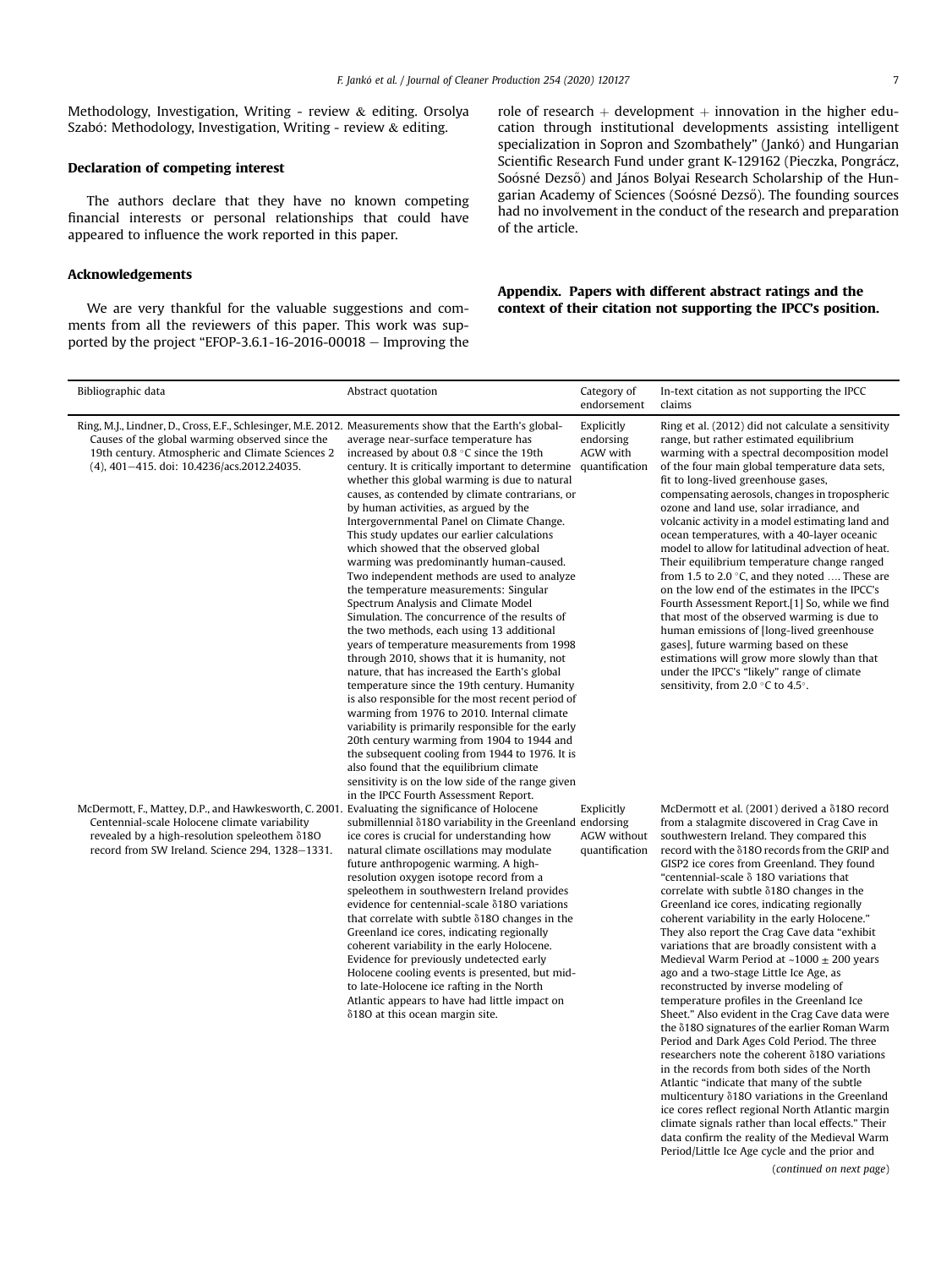#### $(continued)$

| $\mu$              |                    |             |                                             |
|--------------------|--------------------|-------------|---------------------------------------------|
| Bibliographic data | Abstract quotation | Category of | In-text citation as not supporting the IPCC |
|                    |                    | endorsement | claims                                      |

Cameron-Smith, P., Elliott, S., Maltrud, M., Erickson, D., Dimethyl sulfide (DMS) is one of the major and Wingenter, O. 2011. Changes in dimethyl sulfide precursors for aerosols and cloud condensation endorsing oceanic distribution due to climate change. Geophysical Research Letters 38, 10.1029/ 2011GL047069. nuclei in the marine boundary layer over much AGW of the remote ocean. Here we report on coupled climate simulations with a state-of-the-art global ocean biogeochemical model for DMS distribution and fluxes using present-day and future atmospheric CO2 concentrations. We find changes in zonal averaged DMS flux to the atmosphere of over 150% in the Southern Ocean. This is due to concurrent sea ice changes and ocean ecosystem composition shifts caused by changes in temperature, mixing, nutrient, and light regimes. The largest changes occur in a region already sensitive to climate change, so any resultant local CLAW/Gaia feedback of DMS on clouds, and thus radiative forcing, will be particularly important. A comparison of these results to prior studies shows that increasing model complexity is associated with reduced DMS emissions at the equator and increased emissions at high latitudes. Implicitly

Hormes, A., Müller, B.U., and Schlüchter, C. 2001. The Glacially deformed pieces of wood, organic lake Alps with little ice: evidence for eight Holocene phases of reduced glacier extent in the Central Swiss been collected in front of Alpine glaciers since Alps. The Holocene 11: 255-265.

Yamano, H., Kayanne, H., Yamaguchi, T., Kuwahara, Y., The reef islands formed on coral atolls are Yokoki, H., Shimazaki, H., and Chikamori, M. 2007. revealed by historical reconstruction: Fongafale Islet, vulnerable to elevated sea levels caused by Funafuti Atoll, Tuvalu: Global and Planetary Change extreme events and global warming. Such  $57 \cdot 407 - 416$ 

sediments and clasts of reworked peat have AD 1990. The palaeoglaciological interpretation of these organic materials is related to earlier phases of glacier recession surpassing that of today's shrunken glaciers and to tree growth and peat accumulation in the valleys now occupied by the glaciers. Glacial transport of the material is indicated by wood anatomy, incorporated silt, sand and gravel particles, missing bark and deformed treerings. A total of 65 samples have been radiocarbon dated so far, and clusters of dates provide evidence of eight phases of glacier recession: 9910-9550, 9010  $-7980, 7250-6500, 6170-5950, 5290-3870,$ 3640-3360, 2740-2620 and 1530-1170 calibrated years BP. Allowing for the timelag between climatic fluctuations, glacier response and vegetation colonization, these recession phases may lag behind climatic changes by 100

-200 years. Atoll island vulnerability to flooding and inundation only a few meters. These islands are thus highly reference on generally small, low, and flat, with elevations of with axiomatic vulnerability was recently evidenced at Fongafale Islet, the capital of Tuvalu, when it flooded during accelerated spring high tides possibly related to sea level rise caused by global warming. Many factors, not only environmental but also economic and social, determine the vulnerability of an island to sea level rise. In this study, we used data spanning 108 yrs to reconstruct changes in topography, land use/cover, population, and the distribution of buildings at Fongafale Islet. The results indicate that the vulnerability of Fongafale Islet relates to its original landform characteristics: the central part of the island was formerly dominated by swampland that flooded at high No position AGW

tides. Fongafale Islet experienced greater

even-more-strongly expressed Roman Warm Period/Dark Ages Cold Period cycle. Noting "models for the distribution of marine DMS have lately been increasing in number and complexity, such that a regional portrait of their evolving climate response is constructible,' Cameron-Smith et al. (2011) employed the most recent version of the Community Climate System Model (CCSM), described by Collins et al. (2006), to produce the first marine sulfur simulations performed with what they refer to as "the most sophisticated ocean sulfur cycle model yet reported." […]Cameron-Smith and colleagues conclude, "in global estimates involving constant upward or downward DMS flux changes, average planetary surface temperatures separate by three or more degrees Celsius," citing the work of Charlson et al. (1987) and Gunson et al. (2006). This strong biological response to a CO2-induced impetus for warming can result in a greatly strengthened negative regional feedback that results in more incoming solar radiation being reflected back to space with enhanced regional cooling. The resulting DMS-enhanced "thermal insulating" of Antarctica from the rest of the world by this mechanism could significantly reduce the propensity for that continent's ice sheets to lose mass and contribute to sea level rise, even in a world that is experiencing a net warming.

Other European glaciers show a different pattern and have not experienced consistent, progressive loss of mass. For example, glaciers in the Central Swiss Alps experienced two periods of advance, around 1920 and 1980 (Hormes et al., 2001).

Connell (2003) found no evidence for the oftrepeated island doomsday claims about Tuvalu. Yamano et al. (2007) assessed 108 years of data for Fongafale Islet, Tuvalu, and found the problems attributed to sea-level rise in fact were due to population pressures resulting in the occupation of swamp land subject to periodic flooding throughout the historical record, thus demonstrating the great importance of real-world data-as opposed to climate model simulations-when it comes to considering the current and future status of Earth's many low-lying islands. As Yamano et al. (2007) state, "examinations of global environmental issues should focus on characteristics specific to the region of interest. These characteristics should be specified using historical reconstruction to understand and address the vulnerability of an area to global environmental changes."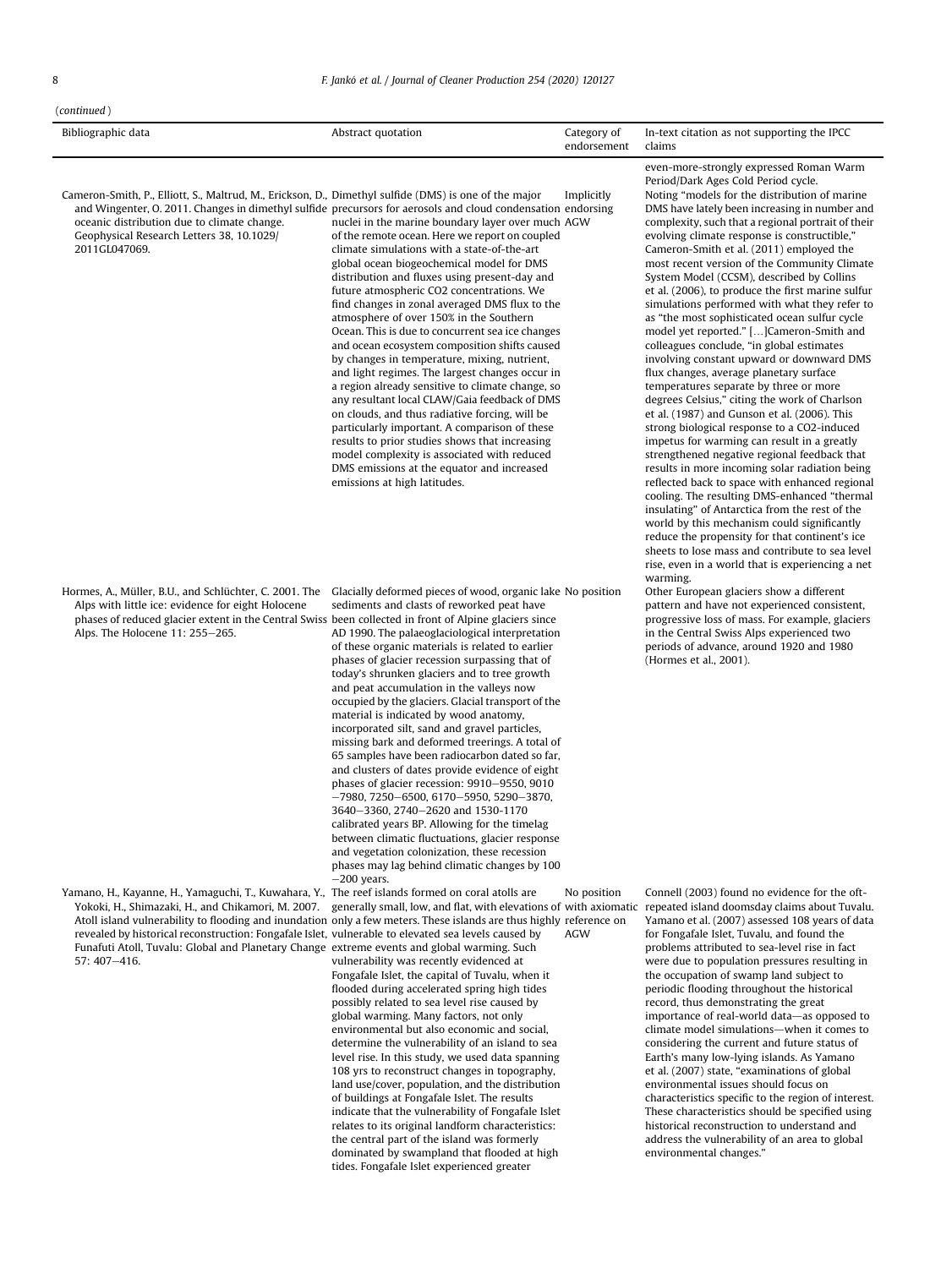#### (continued )

| Bibliographic data | Abstract quotation                                                                                                                                                                                                                                                                                                                                                                                                                                                                                                                                                                                                                                                                         | Category of<br>endorsement | In-text citation as not supporting the IPCC<br>claims |
|--------------------|--------------------------------------------------------------------------------------------------------------------------------------------------------------------------------------------------------------------------------------------------------------------------------------------------------------------------------------------------------------------------------------------------------------------------------------------------------------------------------------------------------------------------------------------------------------------------------------------------------------------------------------------------------------------------------------------|----------------------------|-------------------------------------------------------|
|                    | population in-migration and centralization<br>beginning in the 1970s following the<br>independence of Tuvalu and Kiribati. Migrants<br>were also responding to declines in overseas<br>mining operations and limited options for paid<br>employment. As the population increased,<br>construction took place in vulnerable<br>swampland areas. Our results clearly<br>demonstrate that examinations of global<br>environmental issues should focus on<br>characteristics specific to the region of interest.<br>These characteristics should be specified using<br>historical reconstruction to understand and<br>address the vulnerability of an area to global<br>environmental changes. |                            |                                                       |

### References

- <span id="page-8-7"></span>Anderegg, W.R.L., Prall, J.W., Harold, J., Schneider, S.H., 2010. Expert credibility in climate change. Proc. Natl. Acad. Sci. 107, 12107-12109. [www.pnas.org/cgi/doi/](http://www.pnas.org/cgi/doi/10.1073/pnas.1003187107) [10.1073/pnas.1003187107.](http://www.pnas.org/cgi/doi/10.1073/pnas.1003187107)
- <span id="page-8-0"></span>Beck, S., Mahony, M., 2018. The IPCC and the new map of science and politics. Wiley Interdiscip. Rev. Clim. Change 9 (6). [https://doi.org/10.1002/wcc.547.](https://doi.org/10.1002/wcc.547)
- <span id="page-8-8"></span>Benestad, R.E., Nuccitelli, D., Lewandowsky, S., et al., 2016. Learning from mistakes in climate research. Theor. Appl. Climatol. 126 (3), 699-703. [https://doi.org/](https://doi.org/10.1007/s00704-015-1597-5) [10.1007/s00704-015-1597-5](https://doi.org/10.1007/s00704-015-1597-5).
- <span id="page-8-18"></span>Betts, R., 2013, May 16. So Who's Not in the 97%? Retrieved from. [http://bishophill.](http://bishophill.squarespace.com/discussion/post/2125495) [squarespace.com/discussion/post/2125495.](http://bishophill.squarespace.com/discussion/post/2125495) (Accessed 25 January 2019).
- <span id="page-8-17"></span>Björnberg, K.E., Karlsson, M., Gilek, M., Hansson, S.O., 2017. J. Clean. Prod. 167, 229e241. [https://doi.org/10.1016/j.jclepro.2017.08.066.](https://doi.org/10.1016/j.jclepro.2017.08.066)
- <span id="page-8-35"></span>Boussalis, C., Coan, T.G., 2016. Text-mining the signals of climate change doubt. Clim. Change 36, 89-100. [https://doi.org/10.1016/j.gloenvcha.2015.12.001.](https://doi.org/10.1016/j.gloenvcha.2015.12.001)
- <span id="page-8-9"></span>Bray, D., 2010. The scientific consensus of climate change revisited. Environ. Sci. Policy 13, 340-350. [https://doi.org/10.1016/j.envsci.2010.04.001.](https://doi.org/10.1016/j.envsci.2010.04.001)
- <span id="page-8-36"></span>Cann, H.W., 2015. Climate change, still challenged: conservative think tanks and skeptic frames. In: Presented at the Annual Meeting of the Western Political Science Association Las Vegas, April 2-4, 2015. Retrieved from. [https://wpsa.](https://wpsa.research.pdx.edu/papers/docs/wpsa15%20-%20cann.pdf) [research.pdx.edu/papers/docs/wpsa15%20-%20cann.pdf.](https://wpsa.research.pdx.edu/papers/docs/wpsa15%20-%20cann.pdf) (Accessed 25 January 2019).
- <span id="page-8-12"></span>Carlton, J.S., Perry-Hill, R., Huber, M., Prokopy, L.S., 2015. The climate change consensus extends beyond climate scientists. Environ. Res. Lett. 10 (9), 094025 <https://doi.org/10.1088/1748-9326/10/9/094025>.
- <span id="page-8-42"></span>Carolan, M.S., 2008. The multidimensionality of environmental problems: the GMO controversy and the limits of scientific materialism. Environ. Values 17 (1), 67e82. <https://doi.org/10.3197/096327108X271950>.
- <span id="page-8-23"></span>[Collingridge, D., Reeve, C., 1986. Science Speaks to Power: the Role of Experts in](http://refhub.elsevier.com/S0959-6526(20)30174-8/sref11) [Policy Making. St. Martin](http://refhub.elsevier.com/S0959-6526(20)30174-8/sref11)'s Press, New York, NY.
- <span id="page-8-29"></span>Collins, H.M., Evans, R., 2002. The third wave of science studies: studies of expertise and experience. Soc. Stud. Sci. 32 (2), 235-296. [https://doi.org/10.1177/](https://doi.org/10.1177/0306312702032002003) [0306312702032002003](https://doi.org/10.1177/0306312702032002003).
- <span id="page-8-13"></span>[Cook, J., 2016. Countering Climate Science Denial and Communicating Scienti](http://refhub.elsevier.com/S0959-6526(20)30174-8/sref13)fic [Consensus. Oxford University Press, Oxford Encyclopedia of Climate Change](http://refhub.elsevier.com/S0959-6526(20)30174-8/sref13) [Communication, London](http://refhub.elsevier.com/S0959-6526(20)30174-8/sref13).
- <span id="page-8-20"></span>Cook, J., Lewandowsky, S., 2016. Rational irrationality: modeling climate change belief polarization using bayesian networks. Top. Cogn. Sci. 8 (1), 160-179. [https://doi.org/10.1111/tops.12186.](https://doi.org/10.1111/tops.12186)
- <span id="page-8-11"></span>Cook, J., Nuccitelli, D., Green, S.A., Richardson, M., Winkler, B., Painting, R., et al., 2013. Quantifying the consensus on anthropogenic global warming in the scientific literature. Environ. Res. Lett. 8 (2), 024024 [https://doi.org/10.1088/1748-](https://doi.org/10.1088/1748-9326/8/2/024024) [9326/8/2/024024.](https://doi.org/10.1088/1748-9326/8/2/024024)
- <span id="page-8-38"></span>Cook, J., Nuccitelli, D., Skuce, A., Way, R., Jacobs, P., Painting, R., Lewandowsky, S., Coulter, A., 2014a. 24 critical errors in Tol (2014): reaffirming the 97% consensus on anthropogenic global warming. Retrieved from. [http://www.](http://www.skepticalscience.com/docs/24_errors.pdf) [skepticalscience.com/docs/24\\_errors.pdf](http://www.skepticalscience.com/docs/24_errors.pdf). (Accessed 25 January 2019).
- <span id="page-8-39"></span>Cook, J., Nuccitelli, D., Skuce, A., Way, R., Jacobs, P., Painting, R., Honeycutt, R., Green, S.A., 2014b. Reply to Comment on 'Quantifying the consensus on anthropogenic global warming in the scientific literature: a Reanalysis. Energy Policy 73, 706-708. [https://doi.org/10.1016/j.enpol.2014.06.002.](https://doi.org/10.1016/j.enpol.2014.06.002)
- <span id="page-8-14"></span>Cook, J., Oreskes, N., Doran, P.T., Anderegg, W.R.L., Verheggen, B., Maibach, E.W., Carlton, J.S., Lewandowsky, S., Skuce, A.G., Green, S.A., Nuccitelli, D., Jacobs, P., Richardson, M., Winkler, B., Painting, R., Rice, K., 2016. Consensus on consensus: a synthesis of consensus estimates on human-caused global warming. Environ. Res. Lett. 11, 048002 [https://doi.org/10.1088/1748-9326/11/4/048002.](https://doi.org/10.1088/1748-9326/11/4/048002)
- <span id="page-8-27"></span>Curtis, T., et al., 2012, February 22. Sorry john. Skeptical science forum. Retrieved from. [http://www.hi-izuru.org/forum/The%20Consensus%20Project/2012-02-](http://www.hi-izuru.org/forum/The%20Consensus%20Project/2012-02-22-Sorry%20John.html) [22-Sorry%20John.html](http://www.hi-izuru.org/forum/The%20Consensus%20Project/2012-02-22-Sorry%20John.html). (Accessed 25 January 2019).

<span id="page-8-28"></span>[Devlin, W.J., Bokulich, A., 2015. Introduction. In: Devlin, W.J., Bokulich, A. \(Eds.\),](http://refhub.elsevier.com/S0959-6526(20)30174-8/sref20)

Kuhn'[s Structure of Scienti](http://refhub.elsevier.com/S0959-6526(20)30174-8/sref20)fic Revolutions-[50 Years on. Springer, pp. 1](http://refhub.elsevier.com/S0959-6526(20)30174-8/sref20)-[10](http://refhub.elsevier.com/S0959-6526(20)30174-8/sref20).

- <span id="page-8-21"></span>Ding, D., Maibach, E.W., Zhao, X., Roser-Renouf, C., Leiserowitz, A., 2011. Support for climate policy and societal action are linked to perceptions about scientific agreement. Nat. Clim. Chang. 1 (9), 462. [https://doi.org/10.1038/nclimate1295.](https://doi.org/10.1038/nclimate1295)
- <span id="page-8-10"></span>Doran, P., Zimmerman, M., 2009. Examining the scientific consensus on climate change. Eos, Trans. Am. Geophys. Union 90, 21-22. [https://doi.org/10.1029/](https://doi.org/10.1029/2009EO030002) [2009EO030002](https://doi.org/10.1029/2009EO030002).
- <span id="page-8-34"></span>Fahnestock, J., 1986. Accomodating science: the rhetorical life of scientific facts. Writ. Commun. 3 (3), 275-296. [https://doi.org/10.1177/0741088386003003001.](https://doi.org/10.1177/0741088386003003001)
- <span id="page-8-41"></span>[Farmer, G.T., Cook, J., 2013. Understanding climate change denial. In: Climate](http://refhub.elsevier.com/S0959-6526(20)30174-8/sref24) [Change Science: A Modern Synthesis. Springer, Dordrecht, pp. 445](http://refhub.elsevier.com/S0959-6526(20)30174-8/sref24)–[466.](http://refhub.elsevier.com/S0959-6526(20)30174-8/sref24)
- <span id="page-8-33"></span>[Goeminne, G., 2011. Has science ever been normal? On the need and impossibility](http://refhub.elsevier.com/S0959-6526(20)30174-8/sref25) [of a sustainability science. Futures 43, 627](http://refhub.elsevier.com/S0959-6526(20)30174-8/sref25)-[636.](http://refhub.elsevier.com/S0959-6526(20)30174-8/sref25) [Golinski, J., 2005. Making Natural Knowledge. Constructivism and the History of](http://refhub.elsevier.com/S0959-6526(20)30174-8/sref26)
- <span id="page-8-30"></span>[Science. The University of Chicago Press.](http://refhub.elsevier.com/S0959-6526(20)30174-8/sref26)
- <span id="page-8-5"></span>[Gross, A.G., 2006. Starring the Text. The Place of Rhetoric in Science Studies.](http://refhub.elsevier.com/S0959-6526(20)30174-8/sref27) [Southern Illinois University Press, Carbondale.](http://refhub.elsevier.com/S0959-6526(20)30174-8/sref27)
- <span id="page-8-2"></span>Grundmann, R., 2012. The legacy of climategate: revitalizing or undermining climate science and policy? Wiley Interdiscip. Rev. Clim. Change 3 (3), 281-288. [https://doi.org/10.1002/wcc.166.](https://doi.org/10.1002/wcc.166)
- <span id="page-8-3"></span>Grundmann, R., 2013. ''Climategate'' and the scientific ethos. Sci. Technol. Hum. Values 38 (1), 67-93. https://doi.org/10.1177/0162243911432318
- <span id="page-8-26"></span>Hobbs, F.. What is there a 97% consensus about? Climate Etc. Retrived from. [https://](https://judithcurry.com/2015/12/20/what-is-there-a-97-consensus-about/) [judithcurry.com/2015/12/20/what-is-there-a-97-consensus-about/](https://judithcurry.com/2015/12/20/what-is-there-a-97-consensus-about/). (Accessed 20 December 2015).
- <span id="page-8-32"></span>[Hulme, M., 2009. Why We Disagree about Climate Change. Understanding Con](http://refhub.elsevier.com/S0959-6526(20)30174-8/sref31)[troversy, Inaction and Opportunity. Cambridge University Press, New York.](http://refhub.elsevier.com/S0959-6526(20)30174-8/sref31)
- <span id="page-8-19"></span>Hulme, M., February 4, 2014. Science can't settle what should be done about climate change. Retrieved from. [https://theconversation.com/science-cant-settle-what](https://theconversation.com/science-cant-settle-what-should-be-done-about-climate-change-22727)[should-be-done-about-climate-change-22727.](https://theconversation.com/science-cant-settle-what-should-be-done-about-climate-change-22727)

<span id="page-8-1"></span>Hulme, M., Mahony, M., 2010. Climate change: what do we know about the IPCC? Prog. Phys. Geogr. 34 (5), 705-718. <https://doi.org/10.1177/0309133310373719>.

<span id="page-8-6"></span>[Hyland, K., 2002. In: Flowerdew, J. \(Ed.\), Activity and Evaluation: Reporting Prac](http://refhub.elsevier.com/S0959-6526(20)30174-8/sref34)[tices in Academic Writing, Academic Discourse. Longman, London, pp. 115](http://refhub.elsevier.com/S0959-6526(20)30174-8/sref34)-[130](http://refhub.elsevier.com/S0959-6526(20)30174-8/sref34).

- <span id="page-8-31"></span>[Hyland, K., 2006. Disciplinary differences: language variation in academic dis](http://refhub.elsevier.com/S0959-6526(20)30174-8/sref35)[courses. In: Hyland, K., Bondi, M. \(Eds.\), Academic Discourse across Disciplines.](http://refhub.elsevier.com/S0959-6526(20)30174-8/sref35) [Frankfort: Peter Lang, pp. 17](http://refhub.elsevier.com/S0959-6526(20)30174-8/sref35)-[45.](http://refhub.elsevier.com/S0959-6526(20)30174-8/sref35)
- <span id="page-8-40"></span>Hyland, K., Salager-Meyer, F., 2008. Science writing. Annu. Rev. Inf. Sci. Technol. 42, 297-338. <https://doi.org/10.1002/aris.2008.1440420114>.
- <span id="page-8-37"></span>[Idso, C.D., Carter, R.M., Singer, S.F. \(Eds.\), 2013. Climate Change Reconsidered II:](http://refhub.elsevier.com/S0959-6526(20)30174-8/sref37) [Physical Science. The Heartland Institute, Chicago, IL, p. 993](http://refhub.elsevier.com/S0959-6526(20)30174-8/sref37).
- <span id="page-8-15"></span>[IPCC, 2013. Climate Change 2013: The Physical Science Basis. Contribution of](http://refhub.elsevier.com/S0959-6526(20)30174-8/sref38) [Working Group I to the Fifth Assessment Report of the Intergovernmental Panel](http://refhub.elsevier.com/S0959-6526(20)30174-8/sref38) [on Climate Change \[Stocker, T.F., D. Qin, G.-K. Plattner, M. Tignor, S.K. Allen, J.](http://refhub.elsevier.com/S0959-6526(20)30174-8/sref38) [Boschung, A. Nauels, Y. Xia, V. Bex and P.M. Midgley \(eds.\)\]. Cambridge Uni](http://refhub.elsevier.com/S0959-6526(20)30174-8/sref38)[versity Press, Cambridge and New York, NY.](http://refhub.elsevier.com/S0959-6526(20)30174-8/sref38)
- <span id="page-8-4"></span>Jankó, F., Móricz, N., Papp-Vancsó, J., 2014. Reviewing the climate change reviewers: exploring controversy through report references and citations. Geoforum 56, 17-34. <https://doi.org/10.1016/j.geoforum.2014.06.004>.
- <span id="page-8-16"></span>Jankó, F., Papp-Vancsó, J., Móricz, N., 2017. Is climate change controversy good for science? IPCC and contrarian reports in the light of bibliometrics. Scientometrics. [https://doi.org/10.1007/s11192-017-2440-9.](https://doi.org/10.1007/s11192-017-2440-9)
- <span id="page-8-22"></span>Kahan, D.M., 2015. Climate-science communication and the measurement problem. Adv. Political Psychol. 36, 1-43. https://doi.org/10.1111/pops.12244
- <span id="page-8-24"></span>Kahan, D.M., Jenkins-Smith, H., Braman, D., 2011. Cultural cognition of scientific consensus. J. Risk Res. 14, 147-174. [https://doi.org/10.1080/](https://doi.org/10.1080/13669877.2010.511246) [13669877.2010.511246.](https://doi.org/10.1080/13669877.2010.511246)
- <span id="page-8-25"></span>Kahan, D.M., Peters, E., Wittlin, M., Slovic, P., Ouellette, L.L., Braman, D., Mandel, G., 2012. The polarizing impact of science literacy and numeracy on perceived climate change risks. Nat. Clim. Chang. 2, 732-735. [https://doi.org/10.1038/](https://doi.org/10.1038/nclimate1547) [nclimate1547.](https://doi.org/10.1038/nclimate1547)